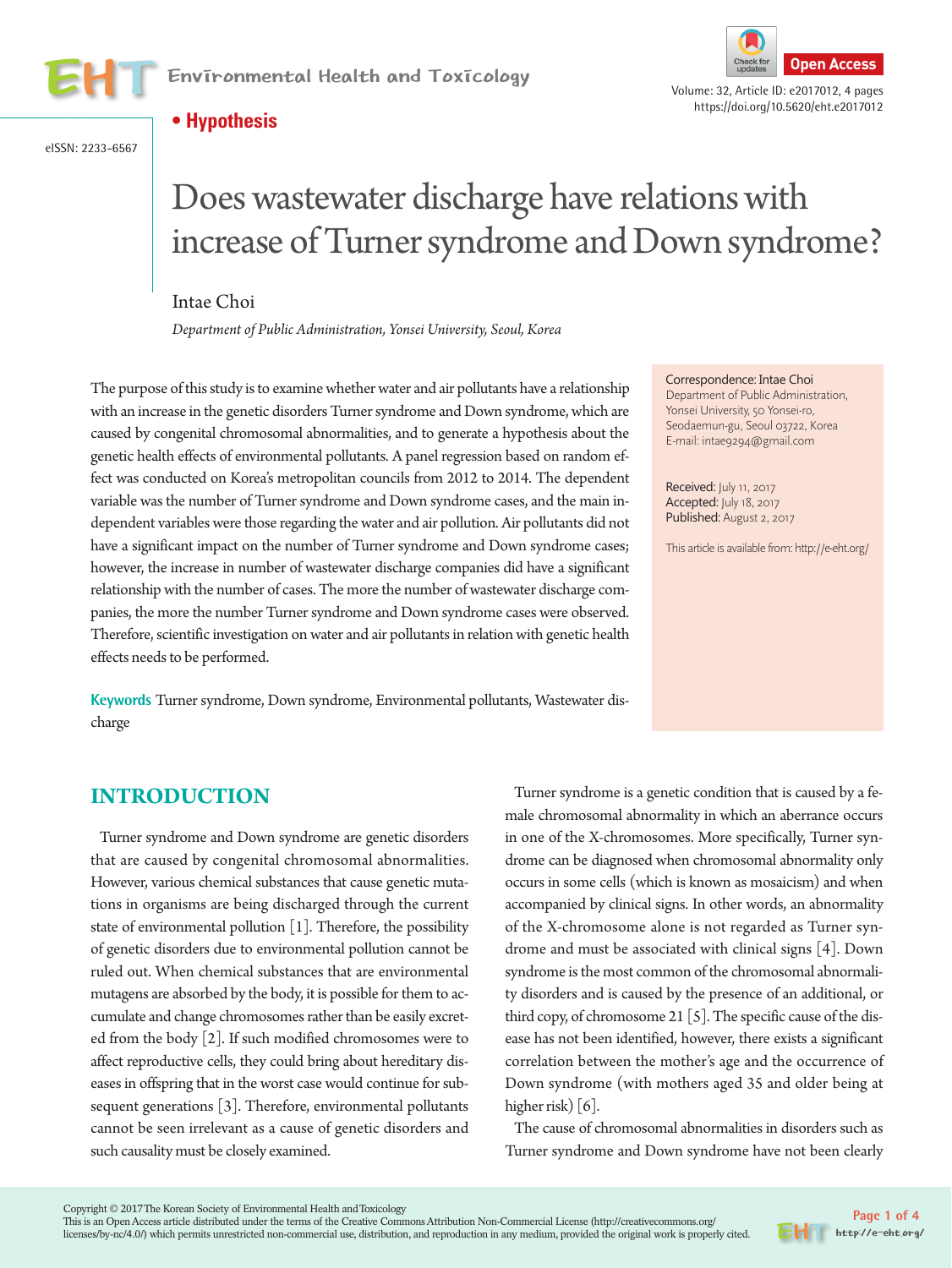identified. On the one hand, various environmental factors that cause danger to human ecology have been recently discovered, including water and air pollution due to increased toxic chemical emissions. The emission and discharge of toxic chemicals can cause birth defects, expedite DNA damage to the fetus, and bring about chromosomal abnormalities (which may negatively impact cytological genetics) [7]. This study examines whether water and air pollutants impact the increase in occurrence of congenital chromosomal abnormality disorders such as Turner syndrome and Down syndrome.

## **METHODS**

This study used samples of Korea's metropolitan councils between 2012 and 2014, a dataset from the Korea Informative Classification of Disease (KOICD) [8] and the Korean Statistical Information Service (KOSIS) [9]. The dependent variables were the number of Turner syndrome and Down syndrome patients in 17 metropolitan councils of Korea (i.e., Seoul, Busan, Incheon, Daegu, Gwangju, Daejeon, Ulsan, Jeju, Sejong). The reason that the dependent variable was measured by the number of cases, instead of prevalence rate, was that the dataset was not a cohort and floating population was not reflected in this dataset. Therefore, this study used raw data published by the KOICD as a dependent variable. The independent variables were the factors regarding water and environmental pollutants such as the number of wastewater discharge companies, the amount of chemical emissions from local businesses, the amount of chemical emissions consigned for processing, the generation amount of fine dust (particulate matter less than 10 μm in aerodynamic diameter), the amount of ozone, and the amount of nitrogen dioxide and carbon dioxide emissions. These factors were available on the KOSIS. According to this service, those variables were categorized as factors causing pollution. Stress recognition by region was also considered as an

Table 1. Descriptive statistics of logarithmed variables

additional variable. The dataset of stress recognition was also available on the KOSIS. The reason this article considered stress recognition by region an additional variable was that excessive stress has the possibility of causing sequelae to fetuses and pregnant women [10].

Since the differences among the units of the variables were large, a logarithm was applied to the variables. Additionally, a panel regression analysis that reflected change over time was conducted [11]. A random effect model was carried out in order to control the confounding variable, which was not considered in this panel regression analysis. The random effect model refers to Yit = βXit+α+uit+εit, where uit represents the betweenentity error, and εit represents the within-entity error. This model assumes,  $cov(x_{it}, u_i) = 0$ , which means no correlation exists between explanatory variables and error terms. All analyses were performed by using the Stata version 12 (StataCorp., College Station, TX, USA).

#### **RESULTS**

Table 1 indicates the descriptive statistics of variables. As mentioned above, using the logarithm unified the units of variables.

In this article, the independent variables were the logarithm numbers of Turner syndrome and Down syndrome patients and key explaining variable was the logarithm number of wastewater discharge facilities. The means of the logarithm numbers of Turner syndrome and Down syndrome patients among metropolitan councils in Korea were 4.20 and 4.01, respectively, and the standard deviation (SD) of the logarithm numbers of Turner syndrome and Down syndrome patients was 1.09 and 1.08, respectively, for 2012 to 2014. The mean of the logarithm number of wastewater discharge facilities was 7.76 and the SD of the logarithm number of wastewater discharge facilities was 0.74.

As seen in Table 2, wastewater discharge companies have a sig-

| <b>ROOD I.</b> DOOD IDENG UREDED OF TOGRITEHTING VALIABLES | Min<br>Max<br><b>SD</b><br>Mean<br>Observation<br>6.73<br>1.09<br>2.30<br>48<br>4.20 |         |      |         |         |  |  |  |  |
|------------------------------------------------------------|--------------------------------------------------------------------------------------|---------|------|---------|---------|--|--|--|--|
| Variables                                                  |                                                                                      |         |      |         |         |  |  |  |  |
| Down syndrome patients (n)                                 |                                                                                      |         |      |         |         |  |  |  |  |
| Turner syndrome patients (n)                               | 48                                                                                   | 4.01    | 1.08 | 2.77    | 6.89    |  |  |  |  |
| Wastewater discharge companies (n)                         | 48                                                                                   | 7.76    | 0.74 | 6.30    | 9.57    |  |  |  |  |
| Stress recognition (%)                                     | 48                                                                                   | 3.30    | 0.10 | 3.00    | 3.48    |  |  |  |  |
| Chemical emissions from local businesses (kg)              | 48                                                                                   | 13.87   | 2.53 | 5.58    | 16.28   |  |  |  |  |
| Chemical emissions consigned for processing (kg)           | 48                                                                                   | 16.60   | 2.18 | 9.83    | 19.31   |  |  |  |  |
| Fine dust / PM <sub>10</sub> /annual average (ppm)         | 48                                                                                   | 4.81    | 1.10 | 3.64    | 7.45    |  |  |  |  |
| Ozone amount (ppm)                                         | 48                                                                                   | $-2.61$ | 1.05 | $-3.86$ | $-2.23$ |  |  |  |  |
| Nitrogen dioxide emission (ppm)                            | 48                                                                                   | 0.31    | 1.08 | $-0.91$ | 2.83    |  |  |  |  |
| Carbon dioxide emission (ppm)                              | 48                                                                                   | $-2.85$ | 1.12 | $-3.96$ | 0.12    |  |  |  |  |

Values are presented as logarithmed numbers.

SD, statandard deviation; Min, minimum; Max, maximum; PM<sub>10</sub>, particulate matter less than 10 μm in aerodynamic diameter; ppm, part per million.

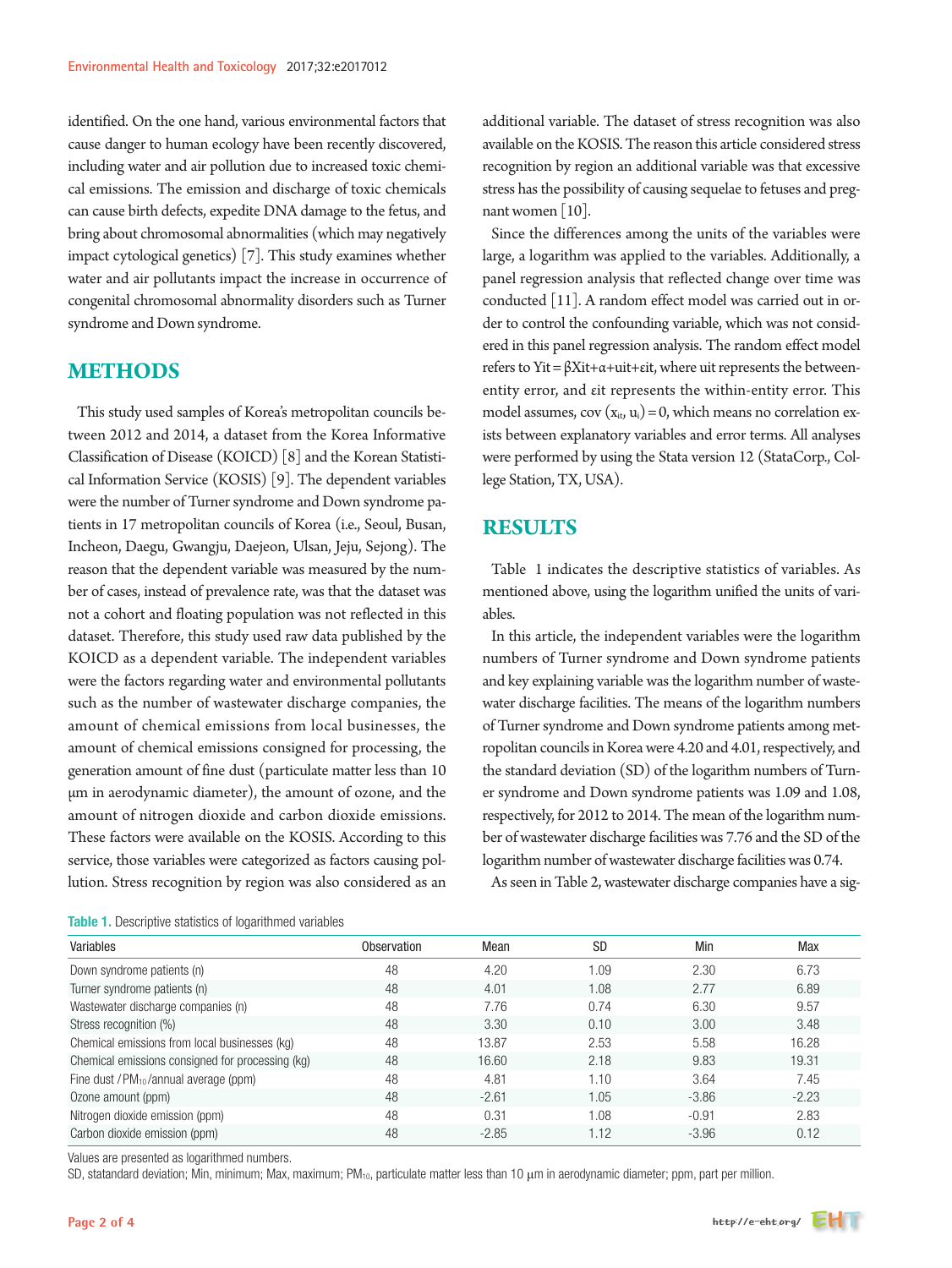| Variables                                        | Turner syndrome (n=48) |           |         | Down syndrome $(n=48)$ |           |         |  |
|--------------------------------------------------|------------------------|-----------|---------|------------------------|-----------|---------|--|
|                                                  | Coefficient            | <b>SE</b> | Z-score | Coefficient            | <b>SE</b> | Z-score |  |
| Wastewater discharge companies (n)               | $1.17***$              | 0.31      | 3.72    | $1.27***$              | 0.36      | 3.49    |  |
| Stress recognition (%)                           | 0.02                   | 0.39      | 0.04    | $-0.28$                | 0.73      | $-0.38$ |  |
| Chemical emissions from local businesses (kg)    | $-0.16$                | 0.08      | $-2.00$ | $-0.14$                | 0.10      | $-1.38$ |  |
| Chemical emissions consigned for processing (kg) | 0.08                   | 0.05      | 1.61    | 0.06                   | 0.09      | 0.63    |  |
| Fine dust / $PM_{10}$ /annual average (ppm)      | $-0.19$                | 0.22      | $-0.85$ | 0.76                   | 0.39      | 1.93    |  |
| Ozone amount (ppm)                               | 0.04                   | 0.19      | 0.22    | $-0.63$                | 0.34      | $-1.83$ |  |
| Nitrogen dioxide emission (ppm)                  | $-0.06$                | 0.04      | $-1.61$ | $-0.02$                | 0.07      | $-0.33$ |  |
| Carbon dioxide emission (ppm)                    | $-0.32$                | 0.19      | $-1.67$ | $-0.53$                | 0.35      | $-1.51$ |  |
| Cons                                             | $-3.36$                | 2.97      | $-1.13$ | $-8.92*$               | 4.10      | $-2.18$ |  |
| $R^2$ (overall)                                  | 0.61                   |           |         | 0.66                   |           |         |  |
| Wald $\chi^2$                                    | 18.55                  |           |         | 24.58                  |           |         |  |
| Prob $>\chi^2$                                   | 0.02                   |           |         | 0.00                   |           |         |  |

Table 2. Regression analysis between environmental pollutants and the number of Turner syndrome and Down syndrome patients for 2012–2014 in Korea

Values are presented as logarithmed numbers.

Analysis based on the unit of administrative districts (n=48).

SE, standard error; PM<sub>10</sub>, particulate matter less than 10 μm in aerodynamic diameter; ppm, part per million. \**p*<0.05, \*\*\**p*<0.001.

nificant association with the increase of Turner syndrome and Down syndrome patients. Meanwhile, stress, air pollutants, the amount of chemical emissions from local businesses, and the amount of chemical emissions consigned for processing did not show associations with the increase of Turner syndrome and Down syndrome patients.

## **CONFLICT OF INTEREST**

The author has no conflicts of interest associated with the material presented in this paper.

## **ORCID**

Intae Choi *http://orcid.org/0000-0002-3349-804X*

# **DISCUSSION**

In the present study, the number of local wastewater discharge companies shows a statistically significant association with the increase in Turner syndrome and Down syndrome cases. The result also implies the possibility that environmental pollutants can cause genetic mutations. Wastewater from various facilities may contain various toxic substances including mutagens and carcinogens [12]. Wastewaters cannot be released unless the level of pollution meets the guidelines or standard values stipulated by law  $[13]$ .

Therefore, a close examination of the types of industries that emit toxic substances in wastewater must be conducted through proper management of wastewater discharge companies. In addition, a succeeding in-depth study regarding the potential path that such toxic substances may cause cytological genetic abnormalities is necessary. Also, future studies with cohort data are needed to support this hypothetic study.

## **ACKNOWLEDGEMENTS**

The author would like to thank Professor Mina Ha for her valuable remarks on this article.

## **REFERENCES**

- 1. Langie SA, Koppen G, Desaulniers D, Al-Mulla F, Al-Temaimi R, Amedei A, et al. Causes of genome instability: the effect of low dose chemical exposures in modern society. Carcinogenesis 2015; 36 Suppl 1:S61-S88.
- 2. Jiang C, Mithani A, Belfield EJ, Mott R, Hurst LD, Harberd NP. Environmentally responsive genome-wide accumulation of de novo Arabidopsis thaliana mutations and epimutations. Genome Res 2014;24(11):1821-1829.
- 3. Torres AG, Batlle E, Ribas de Pouplana L. Role of tRNA modifications in human diseases. Trends Mol Med 2014;20(6):306-314.
- 4. Kim D. Turner syndrome. Endocrinol Metab 2003;18:552-560.
- 5. Hodapp RM. Families of persons with Down syndrome: new perspectives, findings, and research and service needs. Ment Retard Dev Disabil Res Rev 2007;13(3):279-287.
- 6. Pueschel SM. A parent's guide to Down syndrome: toward a brighter future. Baltimore: Paul H. Brookes Publishing; 2001, p.31.
- 7. Kim Y, Cho KC. Critical discussion on smoking during pregnancy as a form of fetal abuse: an approach to advocate for fetal right to life. Child Health Nurs Res 2016;22(4):317-325 (Korean).
- 8. Korea Informative Classification of Diseases. Disease by region [cited 2017 Jul 31]. Available from: http://www.koicd.kr/2016/ stats/diseaseStats.do (Korean).
- 9. Korean Statistical Information Service. Statistical database [2017